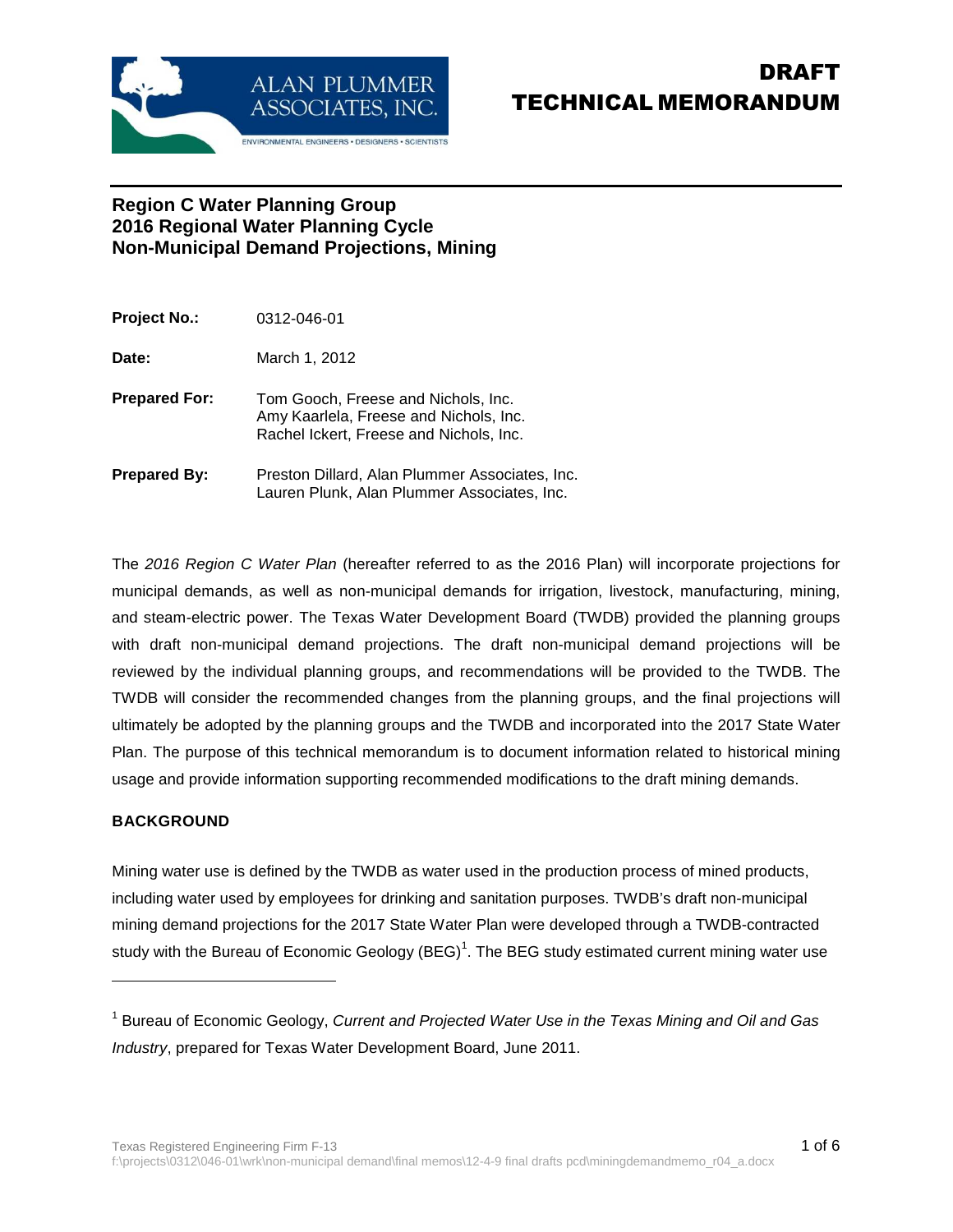and projected that use across the planning horizon using data collected from trade organizations, government agencies, and other industry representatives. The projections include information from four mining categories: oil and gas, aggregates, coal and lignite, and other. The BEG study projects the overall state-wide mining use to peak between 2020-2030 (primarily influenced by oil and gas production). The coal and aggregate mining industry will continue to increase throughout the planning period. The pattern in Figure 1 indicates that the primary driver for mining water use in Region C is the oil and gas categories. However, mining water use in several Region C counties appears to be driven by the coal/aggregate mining industries. The TWDB also publishes historical mining water use estimates. Since the year 2000, the region-wide mining water use estimates have ranged from 9,930 to 33,297 acre-feet (see Figure 1 for usage information by year). At the time this memo was written, historical data estimates are available through the year 2009.

One or more of the following criteria must be verified by the Planning Group and the Executive Administrator for consideration of revising the mining water use projections:

- A mining facility which has recently located in a county and may not have been included in the Board's database. Documentation and analysis must be provided that justify that the new mining facility will increase the future mining water use for the county above the mining water use projections.
- A mining facility has recently closed its operation in a county.
- Plans for the construction of a mining facility in a county at some future date.

The Planning Group must provide the Executive Administrator the following data associated with the identified criteria for justifying any adjustments to the mining water demand projections:

- The quantity of water used on an annual basis by a mining facility that has recently located in a county and was not included in the Board's database.
- The North American Industrial Classification (NAIC) of the mining facility that has recently located in a county. The NAIC is the numerical code for identifying the classification of establishments by type of activity in which they are engaged as defined by the U.S. Office of Management and Budget and is a successor of the Standard Industrial Classification (SIC).
- Documentation of plans for a mining facility to locate in a county at some future date will include the following data:
	- o Confirmation of land purchased for the facility or lease arrangements for the facility.
	- o The quantity of water required by the planned facility on an annual basis.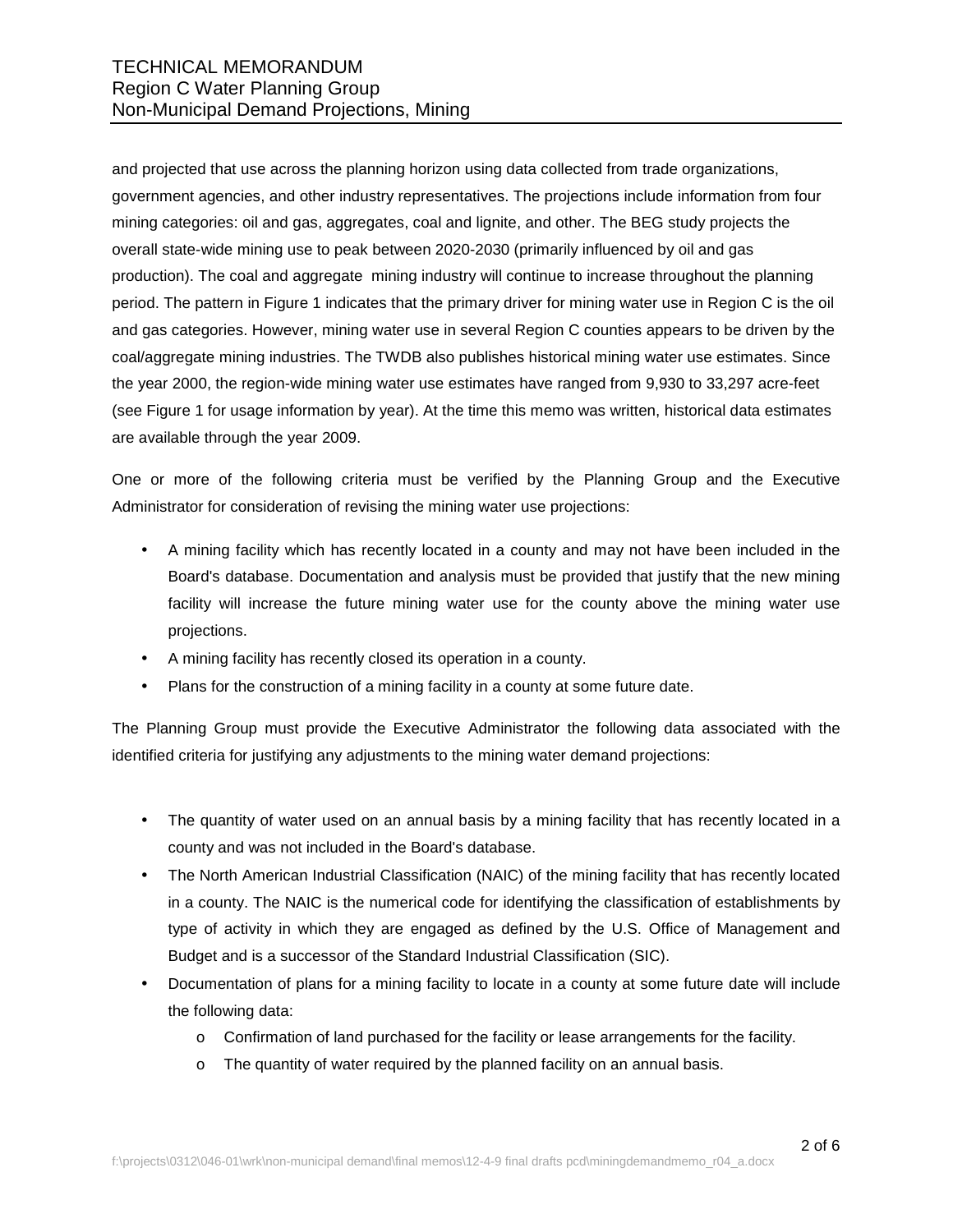- o The proposed construction schedule for the facility including the date the facility will become operational.
- o The NAIC for the planned facility.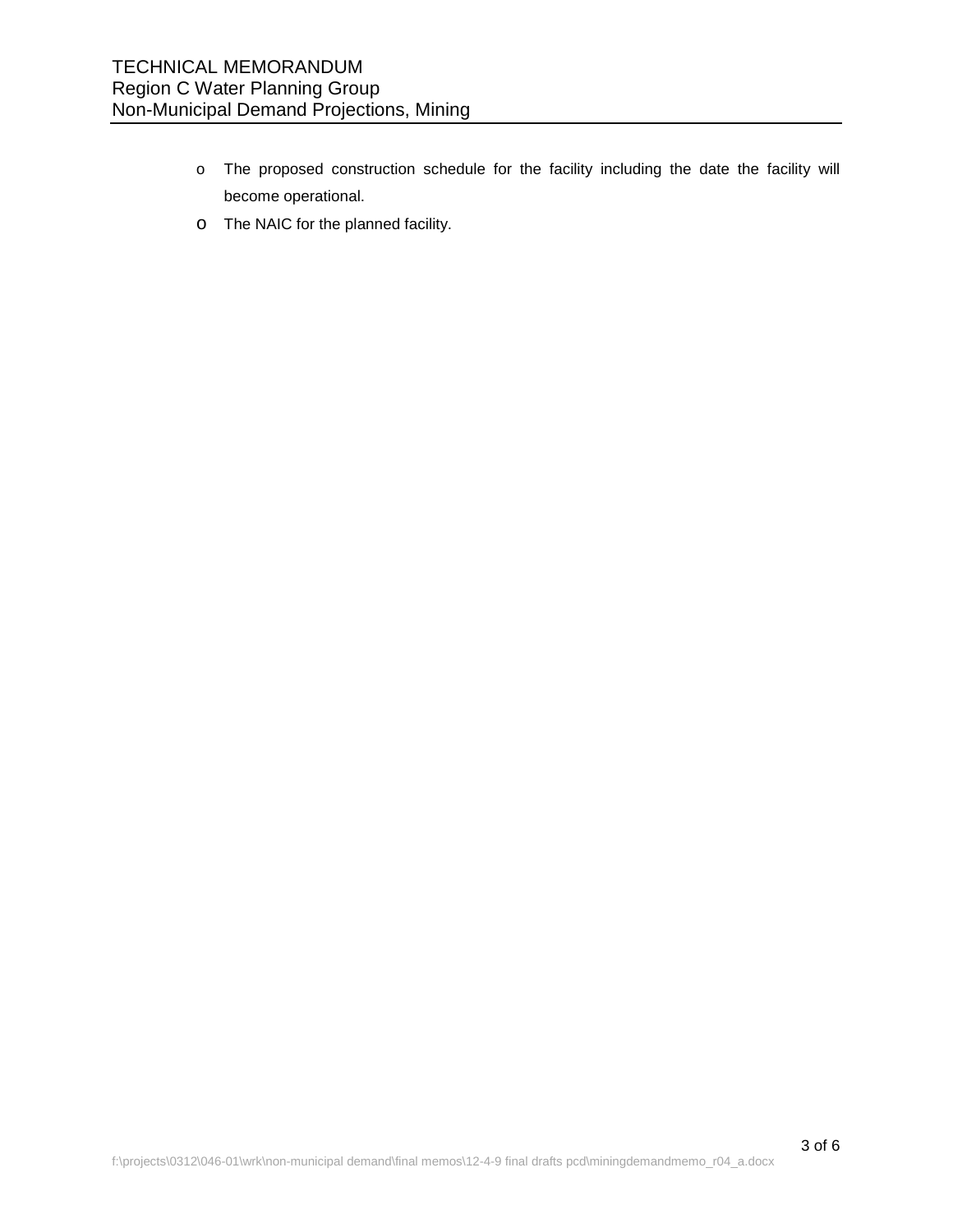



Source: Texas Water Development Board

#### **PROPOSED MINING WATER USE**

A comparison of the draft projections for the 2017 SWP (provided by TWDB), the final 2012 SWP projections, and the proposed RCWPG revisions to the 2017 SWP projections is presented in Table 1 and Figure 2. The majority of the proposed RCWPG county-level projections are identical to the draft projections for the 2017 SWP. Deviations from the draft projections are explained below:

• Collin County – The BEG Study projects 0 acre-feet/year of use over the course of the planning period for Collin County. However, there has been historical mining water use in this county, as recently as 2005. In order to incorporate this demand, it is recommended that the projections include an average of the historical usage from 2005-2009 (39 acre-feet/year). The average value is recommended rather than the peak value since usage in this county is declining.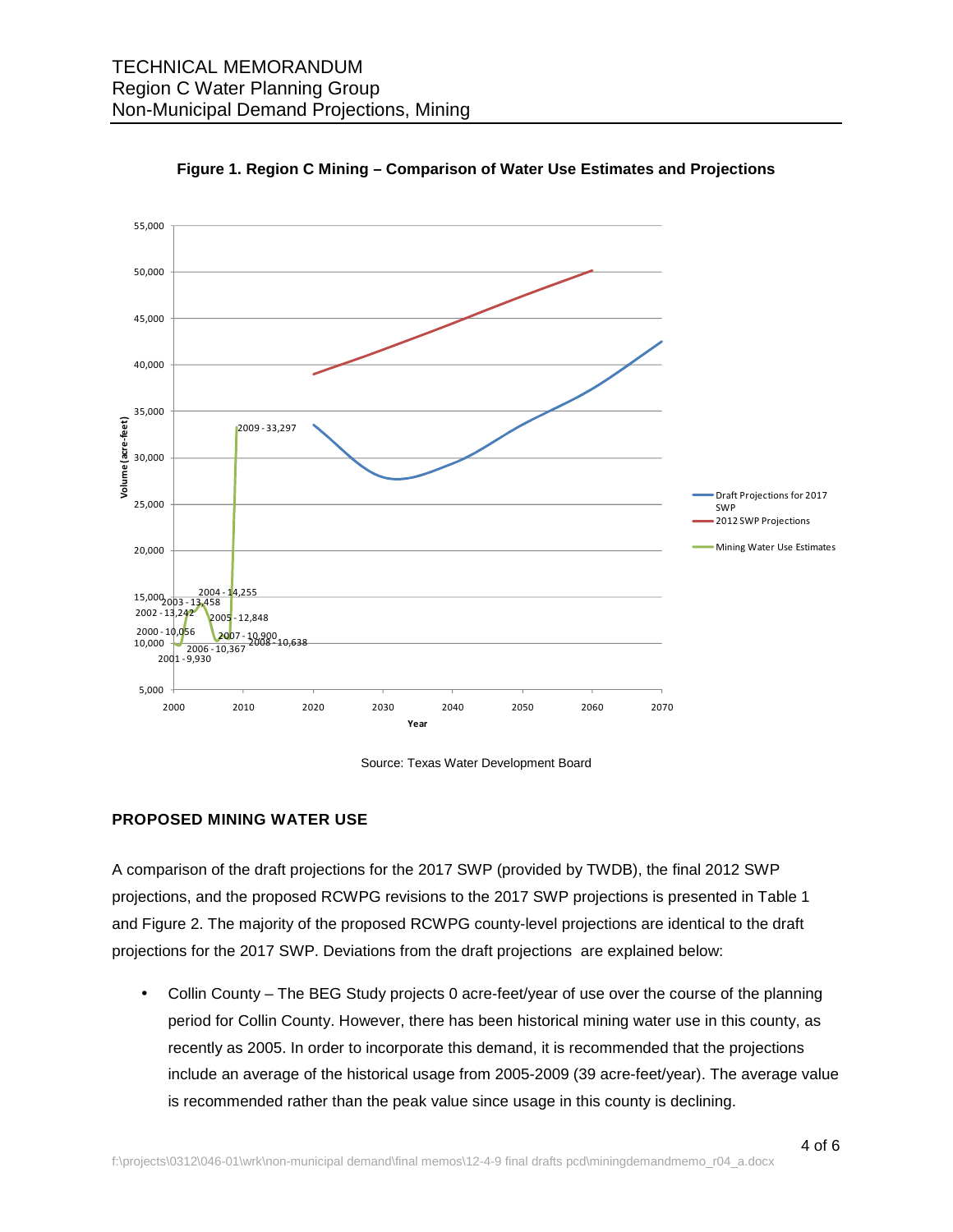- Fannin County The BEG Study projects that the mining water use in Fannin County will increase from 11 to 40 acre-feet/year over the course of the planning period. However, from 2005-2009, the historical water use has been estimated between 1 and 128 acre-feet/year (no discernable trend). Therefore, in order to provide for a more conservative projection, it is recommended that the peak usage value be utilized as the projection throughout the planning period.
- Freestone County The BEG Study projects that the mining water use in Freestone County will increase up to 5388 acre-feet/year over the course of the planning period. However, from 2005- 2009, the historical water use has been estimated between 79 and 3821 acre-feet/year. It is recommended that the projections be adjusted to the average of the historical usage from 2005- 2009 (808 acre-feet/year) to provide for a more conservative estimate.
- Grayson County The BEG Study projects that the mining water use in Grayson County will increase from 75 to 160 acre-feet/year over the course of the planning period. However, from 2005-2009, the historical water use has been estimated between 19 and 1,058 acre-feet/year (decreasing trend). It is recommended that the projections be adjusted to the average of the historical usage from 2005-2009 (234 acre-feet/year) to provide for a more conservative estimate. The average value is recommended rather than the peak value since usage in this county is declining.
- Henderson County The BEG Study projects that the mining water use in Henderson County will increase from 412 to 589 acre-feet/year over the course of the planning period. However, from 2005-2009, the historical water use has been estimated between 163 and 607 acre-feet/year (no discernable trend). Therefore, in order to provide for a more conservative projection, it is recommended that the peak usage value be utilized as the projection throughout the planning period.
- Rockwall County The BEG Study projects 0 acre-feet/year of use over the course of the planning period for Rockwall County. However, there has been historical mining water use in this county, as recently as 2005. In order to incorporate this demand, it is recommended that the projections include an average of the historical usage from 2005-2009 (7 acre-feet/year). The average value is recommended rather than the peak value since usage in this county is declining.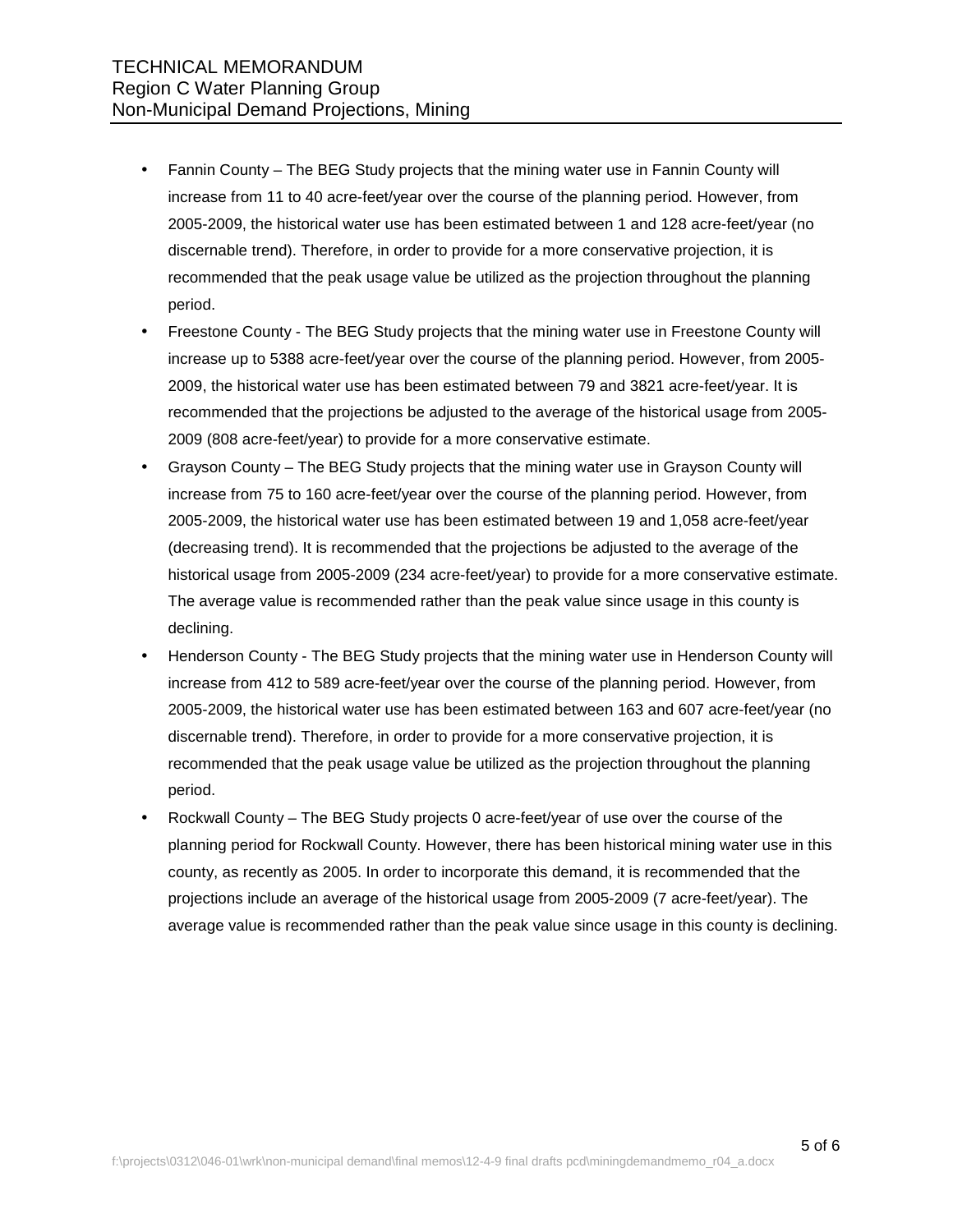# TECHNICAL MEMORANDUM Region C Water Planning Group Non-Municipal Demand Projections, Mining

| County        | <b>Draft Projections for 2017 SWP</b> |             |             |        |              | 2012 SWP Projections |        |        |        |        | <b>RWPG Revisions</b> |                |                |                |                |                |                |
|---------------|---------------------------------------|-------------|-------------|--------|--------------|----------------------|--------|--------|--------|--------|-----------------------|----------------|----------------|----------------|----------------|----------------|----------------|
| <b>Name</b>   | 2020                                  | 2030        | 2040        | 2050   | 2060         | 2070                 | 2020   | 2030   | 2040   | 2050   | 2060                  | 2020           | 2030           | 2040           | 2050           | 2060           | 2070           |
| Collin        | $\mathbf 0$                           | $\mathbf 0$ | 0           | 0      | 0            | $\Omega$             | 341    | 341    | 341    | 341    | 341                   | 39             | 39             | 39             | 39             | 39             | 39             |
| Cooke         | 553                                   | 424         | 363         | 433    | 500          | 577                  | 484    | 421    | 428    | 435    | 441                   | 553            | 424            | 363            | 433            | 500            | 577            |
| <b>Dallas</b> | 2.786                                 | 2,245       | 1,940       | 1,930  | 1,922        | 1,916                | 3,040  | 3,030  | 3,030  | 3,030  | 3,030                 | 2,786          | 2,245          | 1,940          | 1,930          | 1,922          | 1,916          |
| Denton        | 2,802                                 | 2,722       | 3,345       | 4,306  | 5,204        | 6,291                | 751    | 751    | 751    | 751    | 751                   | 2,802          | 3,074          | 3,345          | 4,306          | 5,204          | 6,291          |
| <b>Ellis</b>  | 254                                   | 69          | $\mathbf 0$ | 0      | $\Omega$     | 0                    | 140    | 140    | 140    | 140    | 140                   | 254            | 69             | $\mathbf{0}$   | $\mathbf{0}$   | $\mathbf{0}$   | $\mathbf 0$    |
| Fannin        | 11                                    | 16          | 23          | 27     | 33           | 40                   | 12     | 12     | 12     | 12     | 12                    | 128            | 128            | 128            | 128            | 128            | 128            |
| Freestone     | 5,388                                 | 4,947       | 4,989       | 4,862  | 4,794        | 5,209                | 126    | 132    | 138    | 144    | 149                   | 808            | 808            | 808            | 808            | 808            | 808            |
| Grayson       | 75                                    | 87          | 102         | 120    | 138          | 160                  | 1,050  | 1,049  | 1,048  | 1,047  | 1.046                 | 234            | 234            | 234            | 234            | 234            | 234            |
| Henderson     | 412                                   | 492         | 483         | 497    | 503          | 589                  | 302    | 327    | 352    | 378    | 399                   | 607            | 607            | 607            | 607            | 607            | 607            |
| Jack          | 3,396                                 | 1.821       | 1,212       | 1,366  | 1,524        | 1,702                | 983    | 973    | 973    | 973    | 973                   | 3,396          | 1,821          | 1,212          | 1,366          | 1,524          | 1,702          |
| Kaufman       | 296                                   | 386         | 491         | 646    | 783          | 951                  | 80     | 81     | 82     | 83     | 84                    | 296            | 386            | 491            | 646            | 783            | 951            |
| Navarro       | 874                                   | 1,062       | 1,274       | 1,565  | 1,800        | 2,071                | 89     | 89     | 89     | 89     | 89                    | 874            | 1,062          | 1,274          | 1,565          | 1,800          | 2,071          |
| Parker        | 3,702                                 | 2,254       | 2,474       | 2,924  | 3,357        | 3,855                | 1,702  | 1,692  | 1,702  | 1,712  | 1,720                 | 3,702          | 2,254          | 2,474          | 2,924          | 3,357          | 3,855          |
| Rockwall      | 0                                     | 0           | $\mathbf 0$ | 0      | $\mathbf{0}$ | $\mathbf 0$          | 33     | 33     | 33     | 33     | 33                    | $\overline{7}$ | $\overline{7}$ | $\overline{7}$ | $\overline{7}$ | $\overline{7}$ | $\overline{7}$ |
| Tarrant       | 2,991                                 | 1,736       | 1,589       | 1,537  | 1,497        | 1,464                | 904    | 939    | 974    | 1,009  | 1,036                 | 2,991          | 1,736          | 1,589          | 1,537          | 1,497          | 1,464          |
| Wise          | 10,014                                | 9.646       | 11,113      | 13,363 | 15,377       | 17,707               | 28,924 | 31,620 | 34,393 | 37,258 | 39,956                | 10,014         | 9,646          | 11,113         | 13,363         | 15,377         | 17,707         |
| <b>Total</b>  | 33,554                                | 27,907      | 29,398      | 33,576 | 37,432       | 42,532               | 38,961 | 41,630 | 44,486 | 47,435 | 50,200                | 29,490         | 24,539         | 25,623         | 29,892         | 33,786         | 38,356         |

## **Table 1. Comparison of Mining Demand Projections**

Indicates no changes are proposed from the draft projections for the 2017 SWP.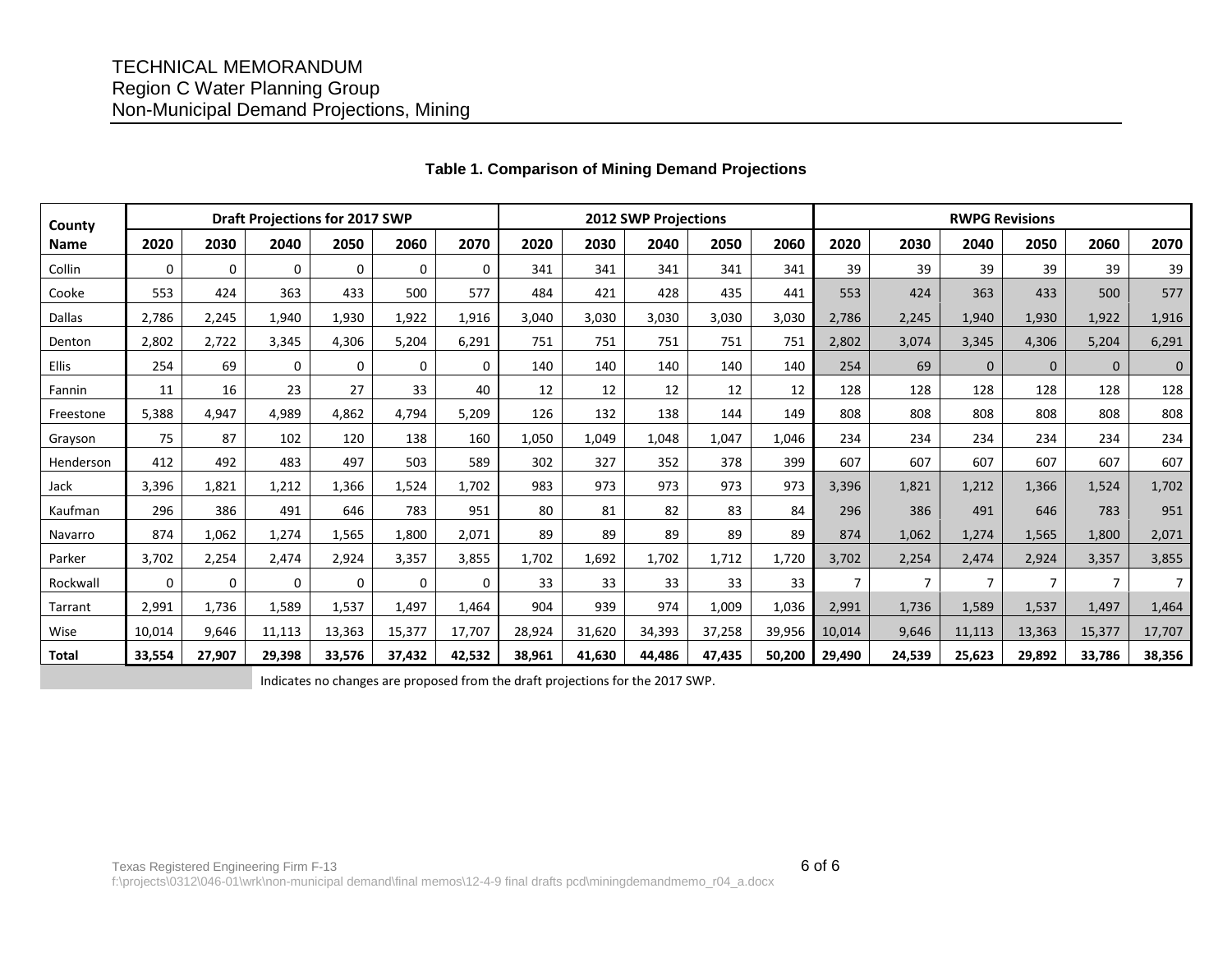**Figure 2. Region C Mining – Comparison of Water Use Estimates, 2012 State Water Plan Projection, Proposed Projections, and Revised Projections** 

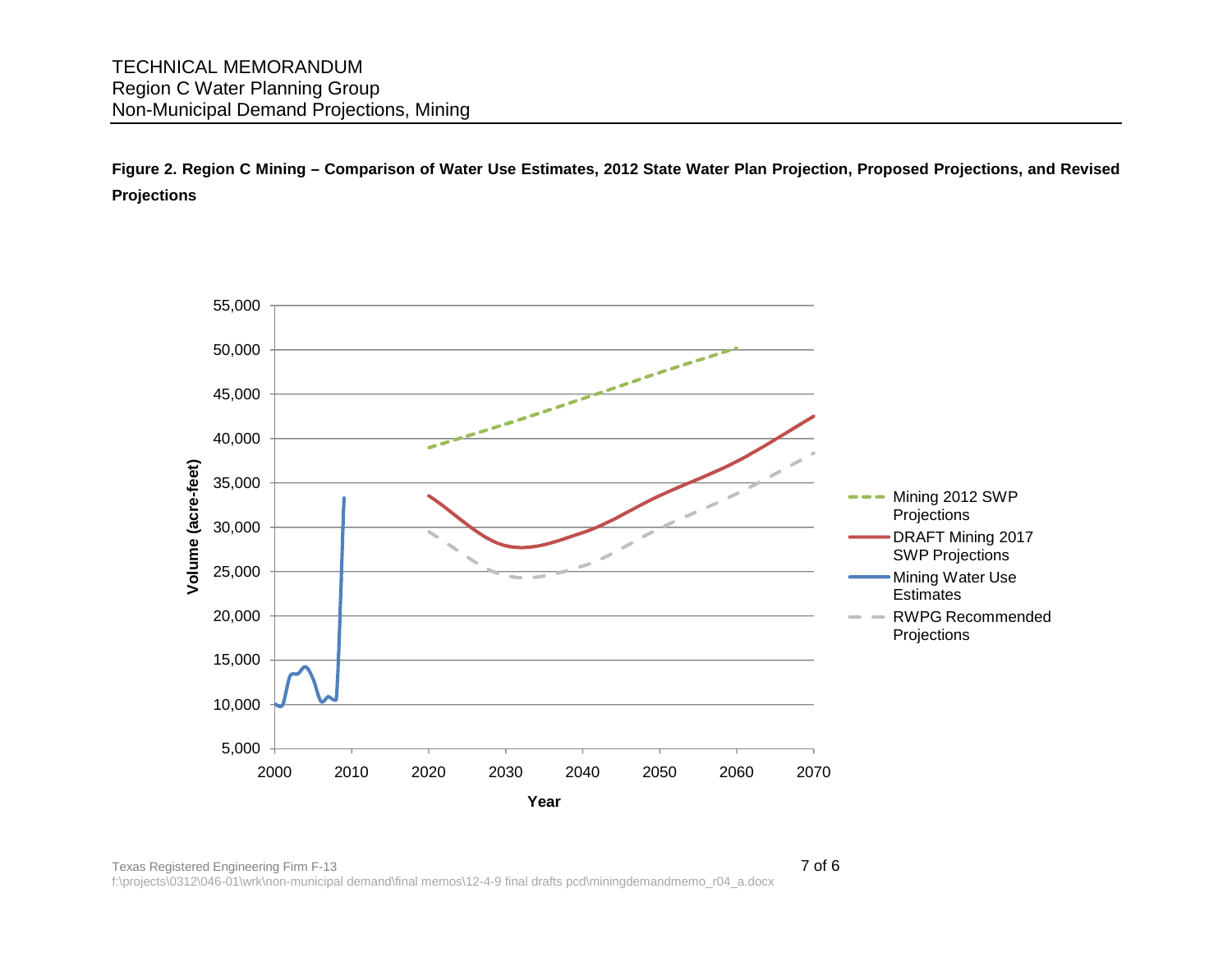**Attachment A Mining Demand by County Historical Usage and Projections Comparison**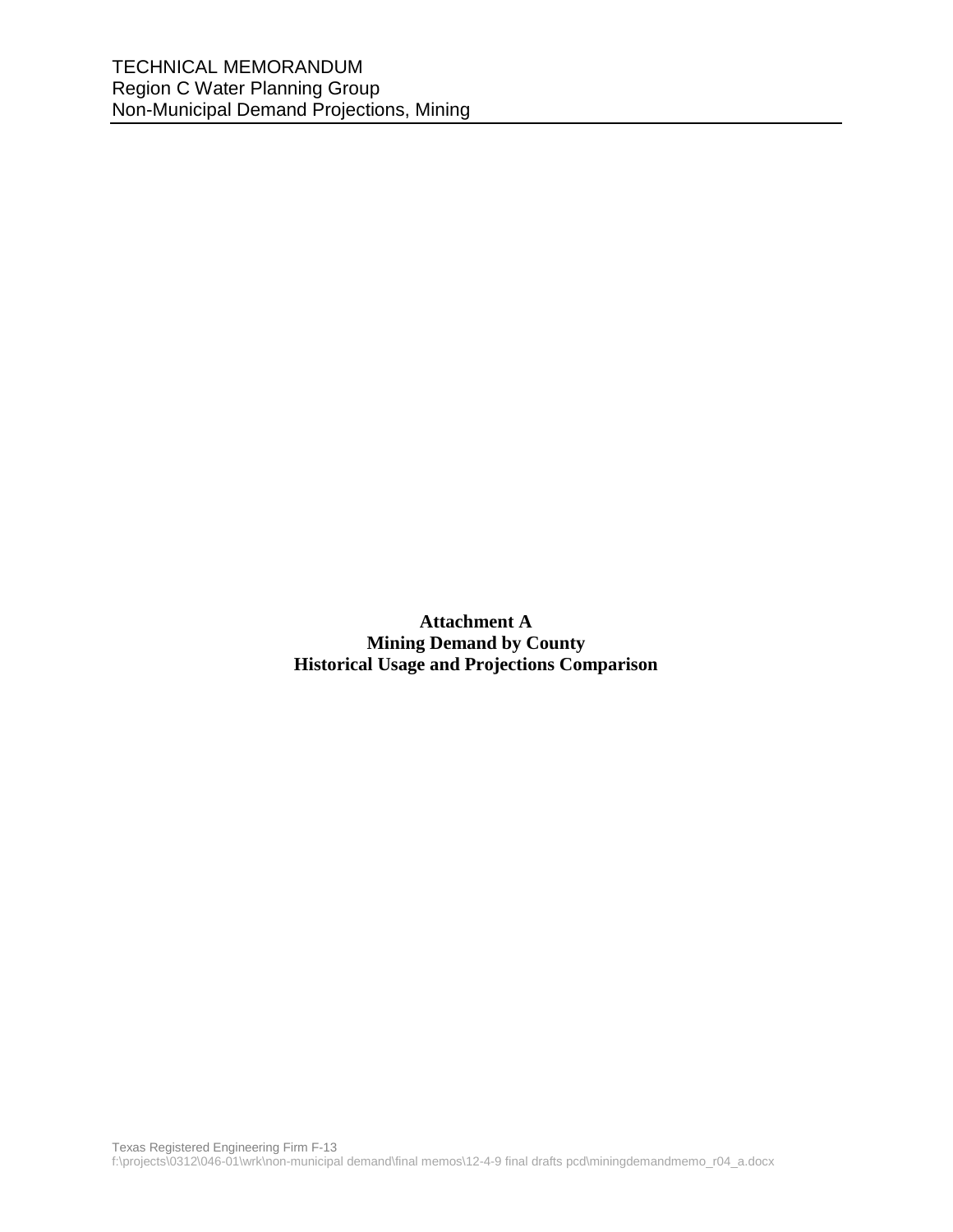

**Figure 1. Collin County Mining Comparison** 





**Figure 3. Dallas County Mining Comparison** 

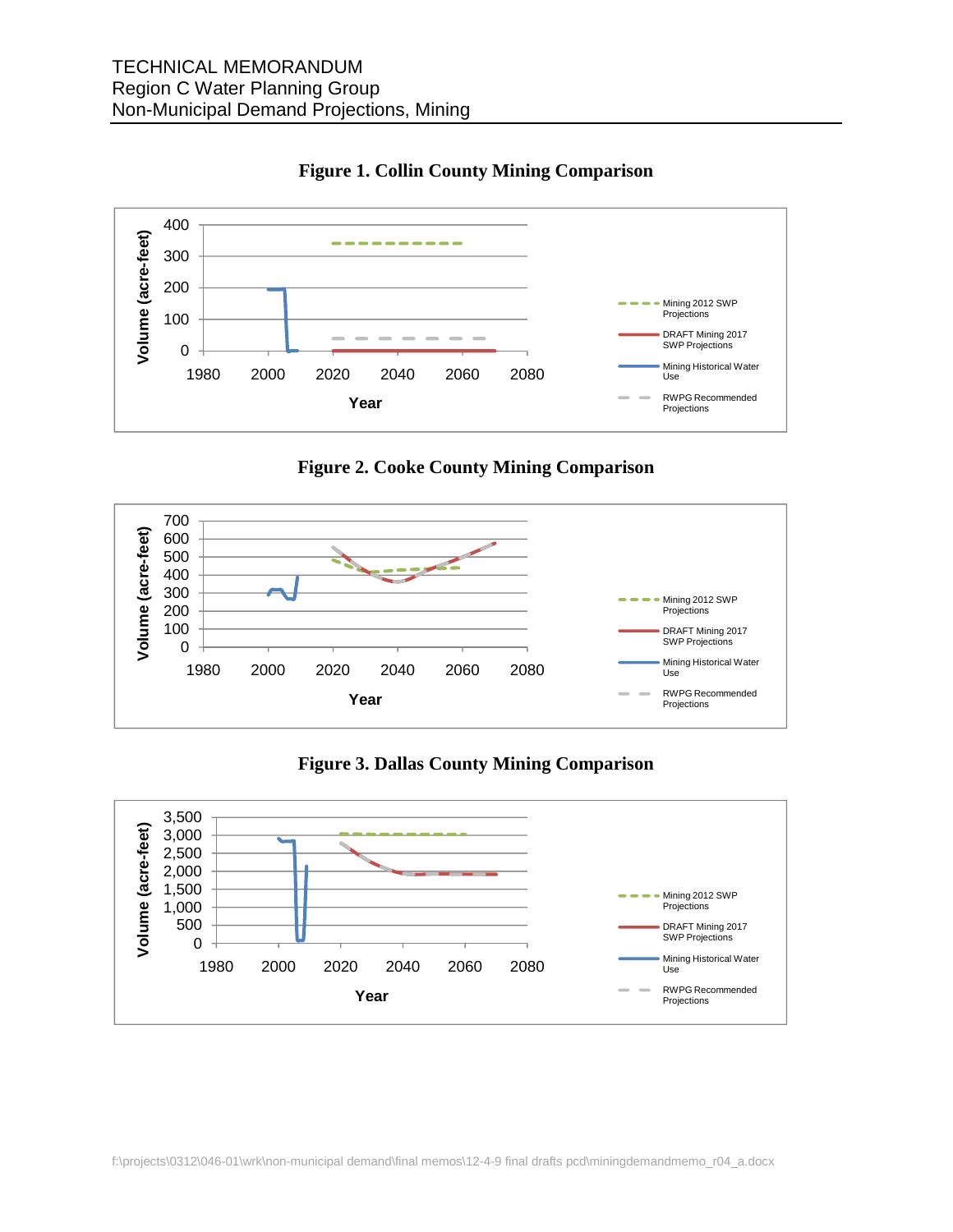

**Figure 4. Denton County Mining Comparison** 





**Figure 6. Fannin County Mining Comparison** 

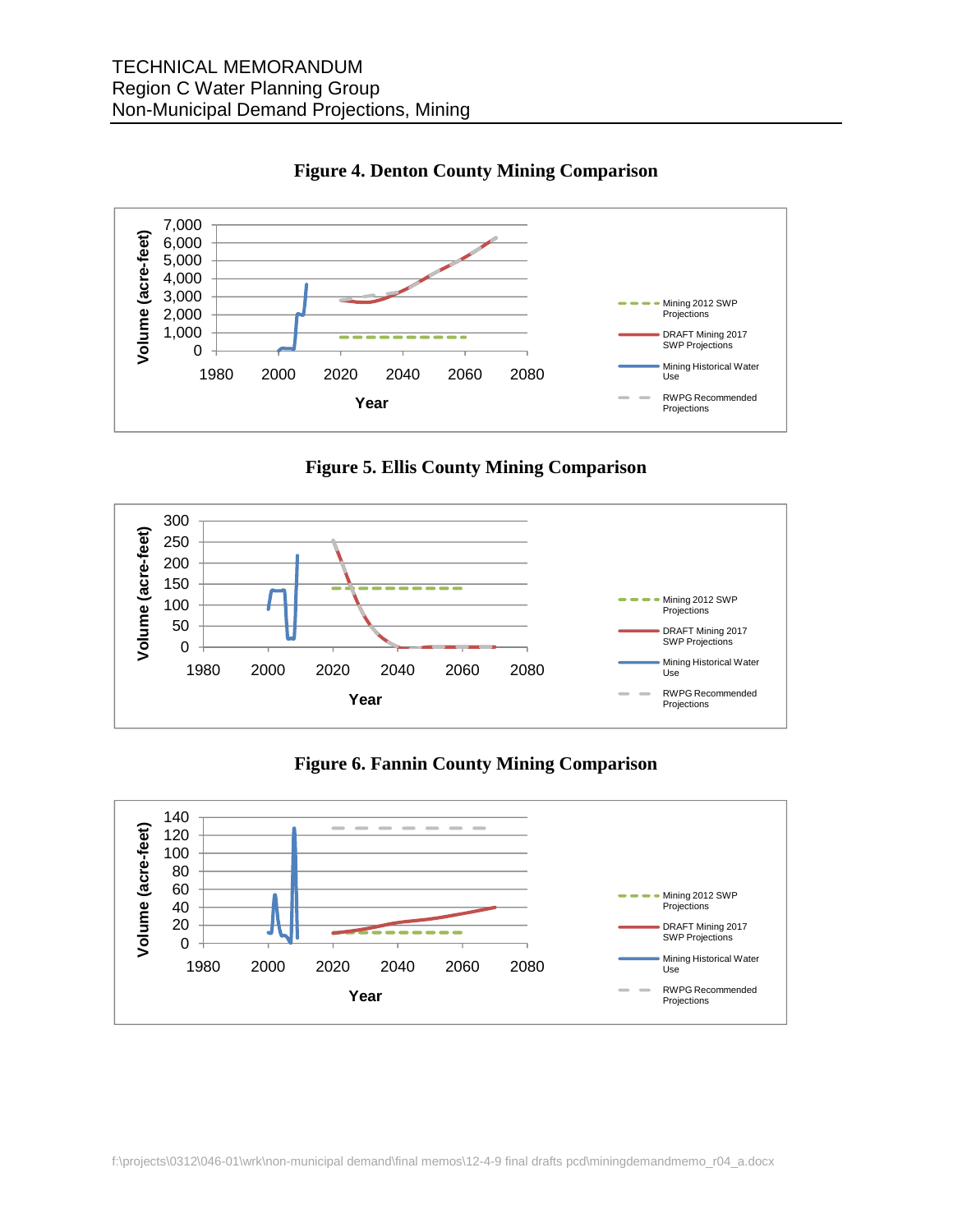

**Figure 7. Freestone County Mining Comparison** 





**Figure 9. Henderson County Mining Comparison** 

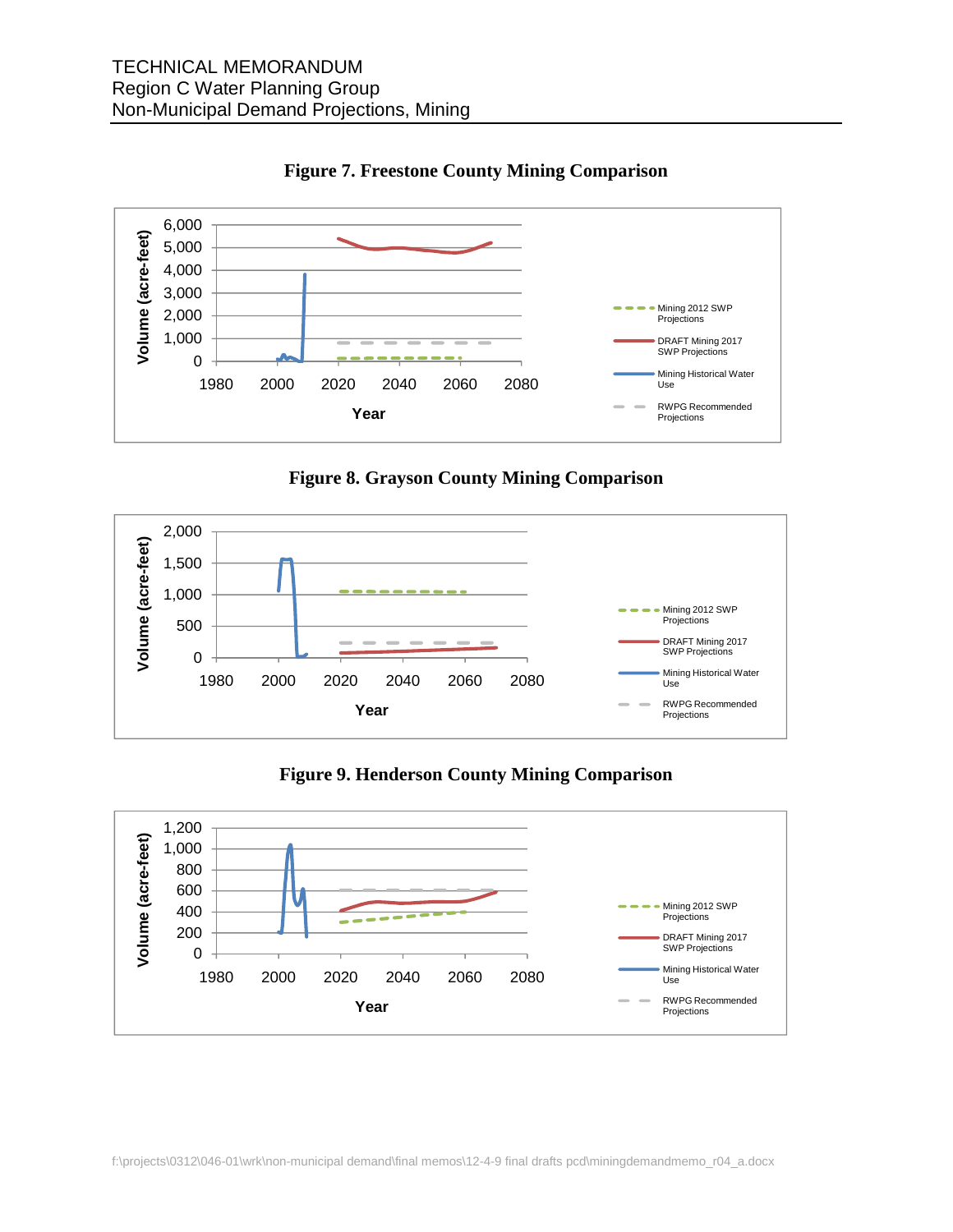



**Figure 11. Kaufman County Mining Comparison** 





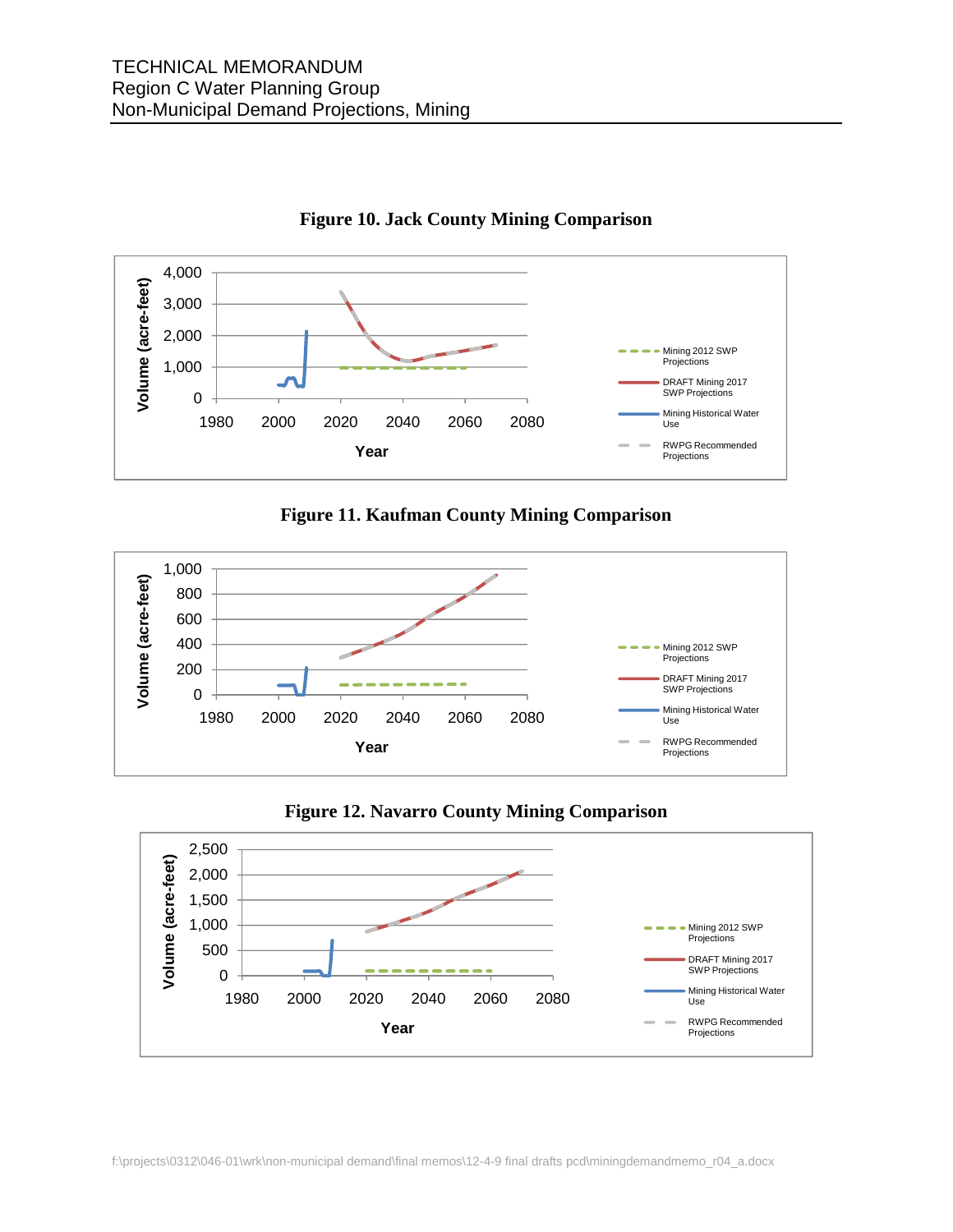

**Figure 13. Parker County Mining Comparison** 





**Figure 15. Tarrant County Mining Comparison**